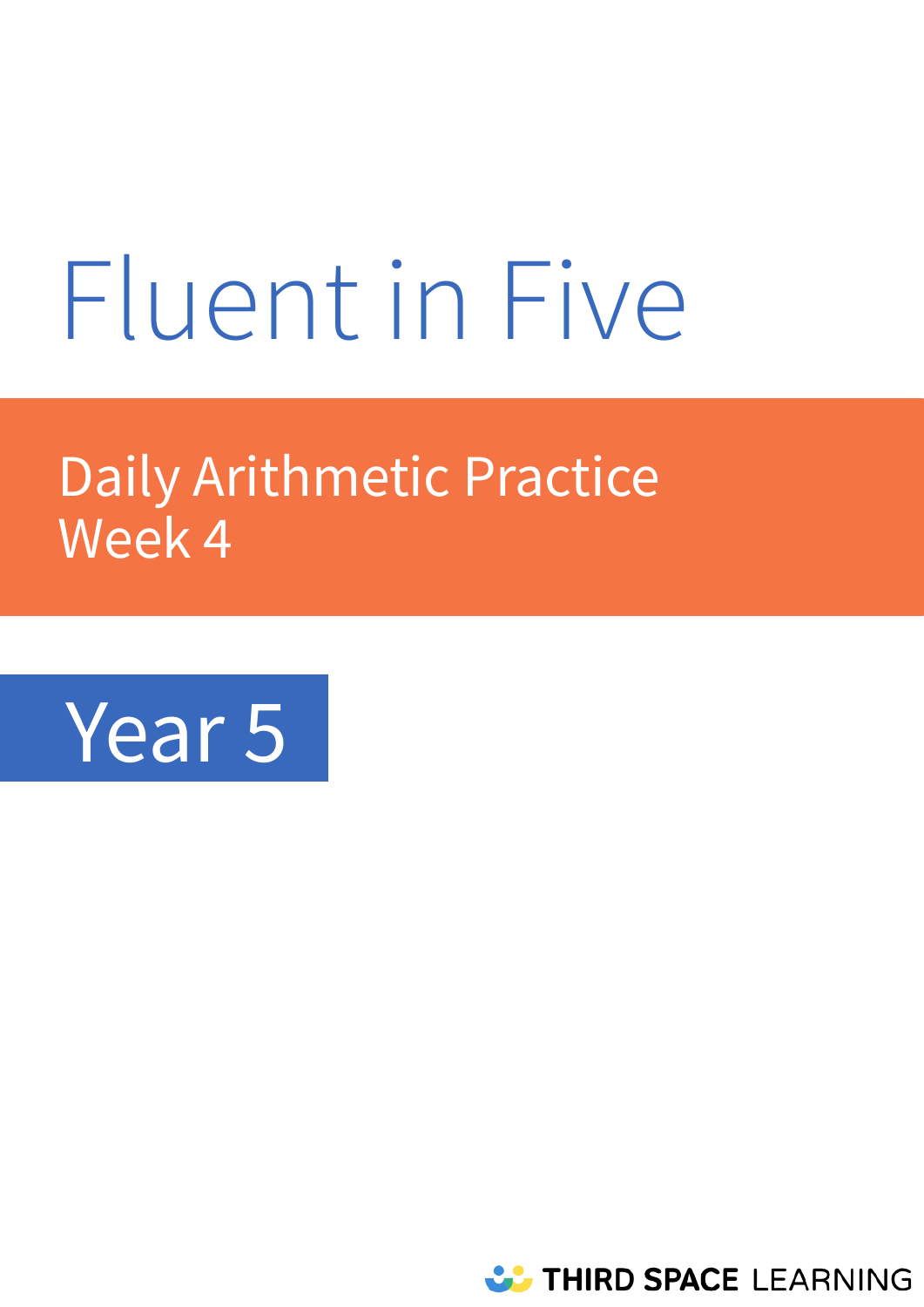## Year 5 - Week 4

**Please note, we always recommend reading 'Your Guide to Using Fluent in Five' before using these resources with your class.** 

### This week in a nutshell

This week, children should be becoming increasingly familiar with the Fluent in Five challenge and by the end of this week most children should be able to complete all 5 questions within the 5 minutes,

This week:

- Mentally dividing by 10 and 100 (including decimal answers) is introduced for the first time.
- Mental addition and subtraction involves adding and subtracting near multiples of 10 (eg. 80 – 28 = by mentally calculating 80 – 30 followed by + 2).
- Written addition and subtraction involves numbers or answers with more than 4 digits, but where the number of places in both numbers in equal.
- Written multiplication and division focuses on the 6 times table.
- There is no new fraction content this week.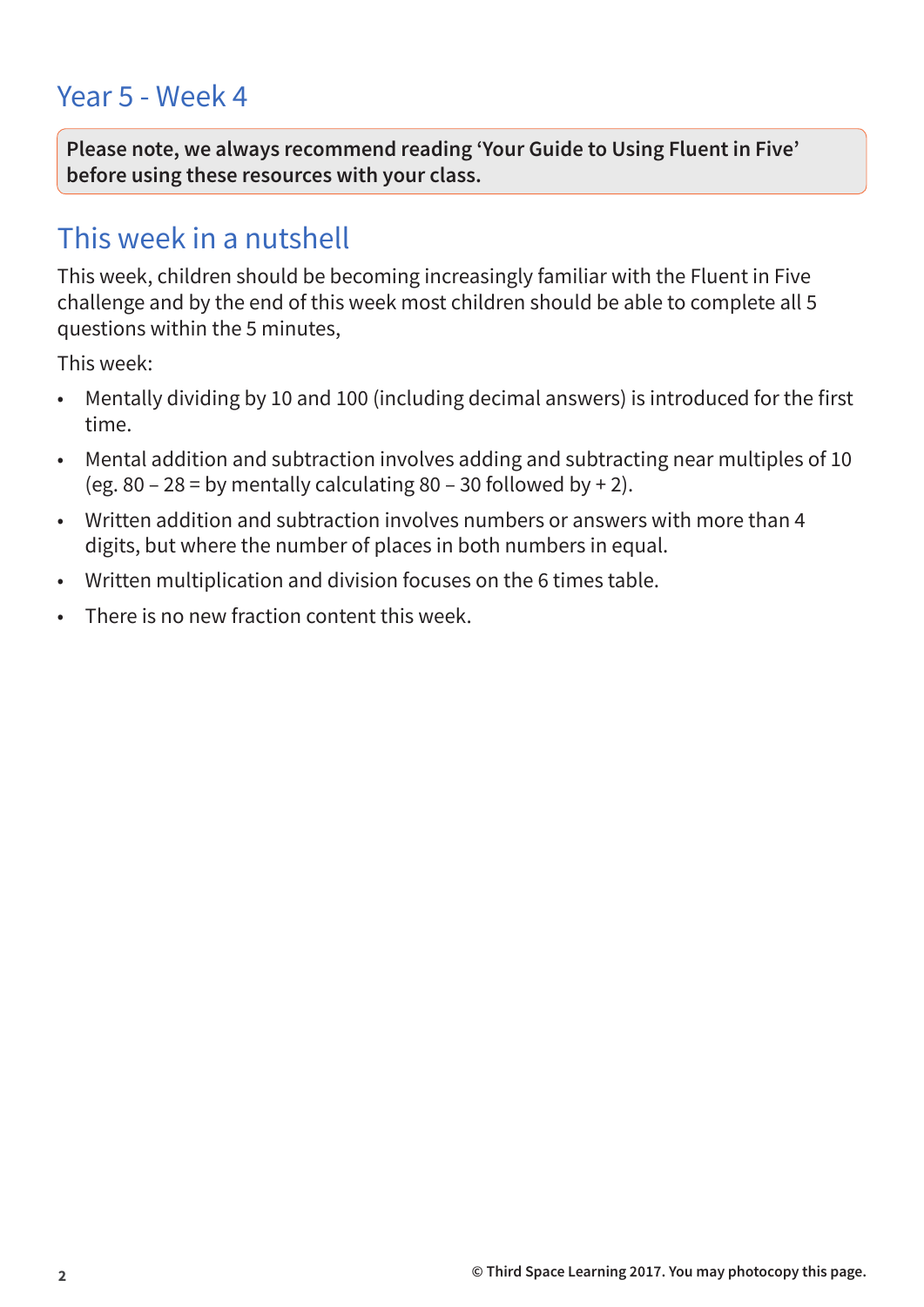| 1 |  | $6 \times 12 =$ |  |  |  |  |  |  |  |  |  |          |
|---|--|-----------------|--|--|--|--|--|--|--|--|--|----------|
|   |  |                 |  |  |  |  |  |  |  |  |  |          |
|   |  |                 |  |  |  |  |  |  |  |  |  |          |
|   |  |                 |  |  |  |  |  |  |  |  |  |          |
|   |  |                 |  |  |  |  |  |  |  |  |  |          |
|   |  |                 |  |  |  |  |  |  |  |  |  |          |
|   |  |                 |  |  |  |  |  |  |  |  |  |          |
|   |  |                 |  |  |  |  |  |  |  |  |  |          |
|   |  |                 |  |  |  |  |  |  |  |  |  | $1$ mark |
|   |  |                 |  |  |  |  |  |  |  |  |  |          |

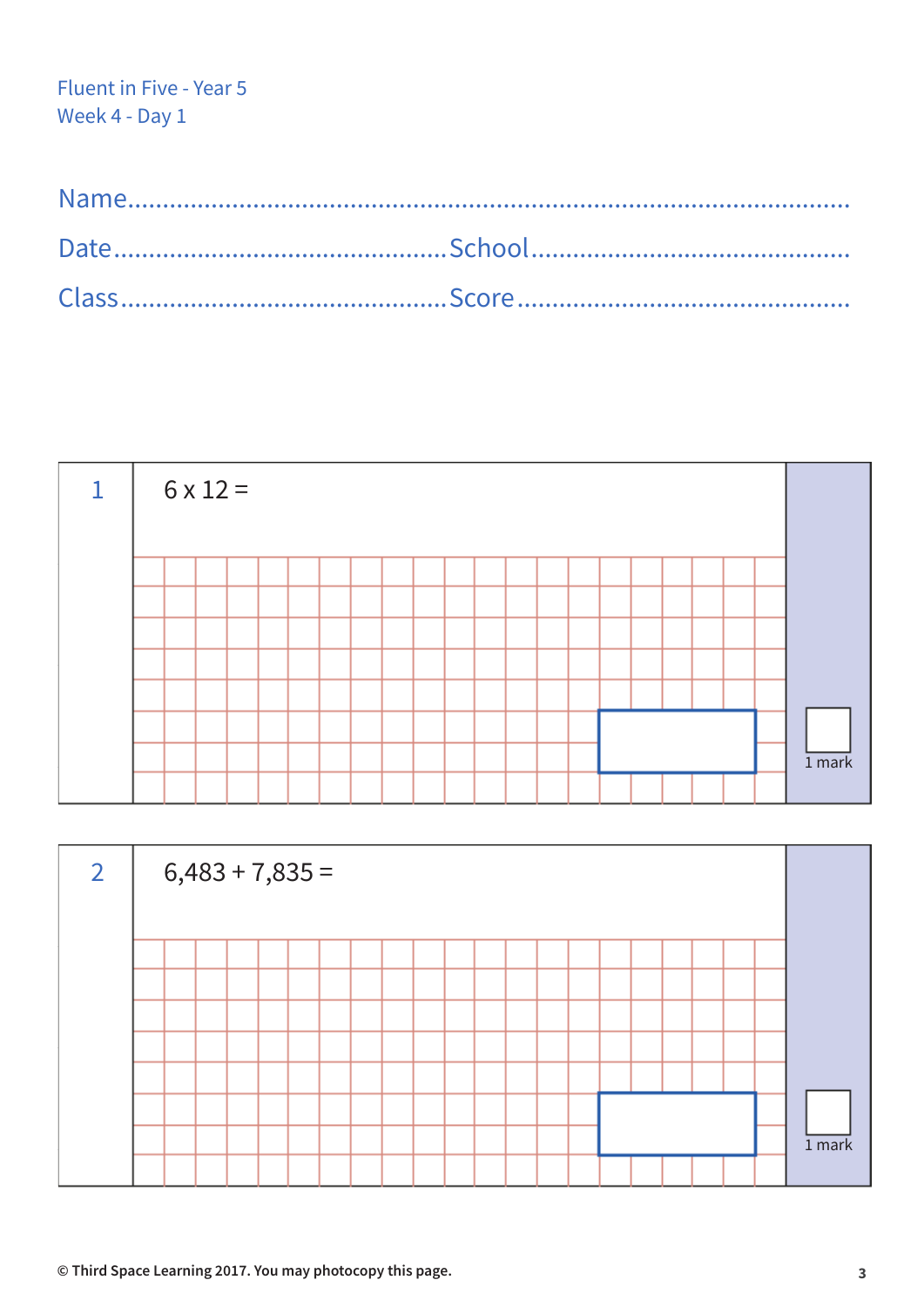



| $5\overline{5}$ | $657 \div 10 =$ |  |  |  |  |  |  |  |  |  |          |
|-----------------|-----------------|--|--|--|--|--|--|--|--|--|----------|
|                 |                 |  |  |  |  |  |  |  |  |  |          |
|                 |                 |  |  |  |  |  |  |  |  |  |          |
|                 |                 |  |  |  |  |  |  |  |  |  |          |
|                 |                 |  |  |  |  |  |  |  |  |  |          |
|                 |                 |  |  |  |  |  |  |  |  |  |          |
|                 |                 |  |  |  |  |  |  |  |  |  |          |
|                 |                 |  |  |  |  |  |  |  |  |  |          |
|                 |                 |  |  |  |  |  |  |  |  |  | $1$ mark |
|                 |                 |  |  |  |  |  |  |  |  |  |          |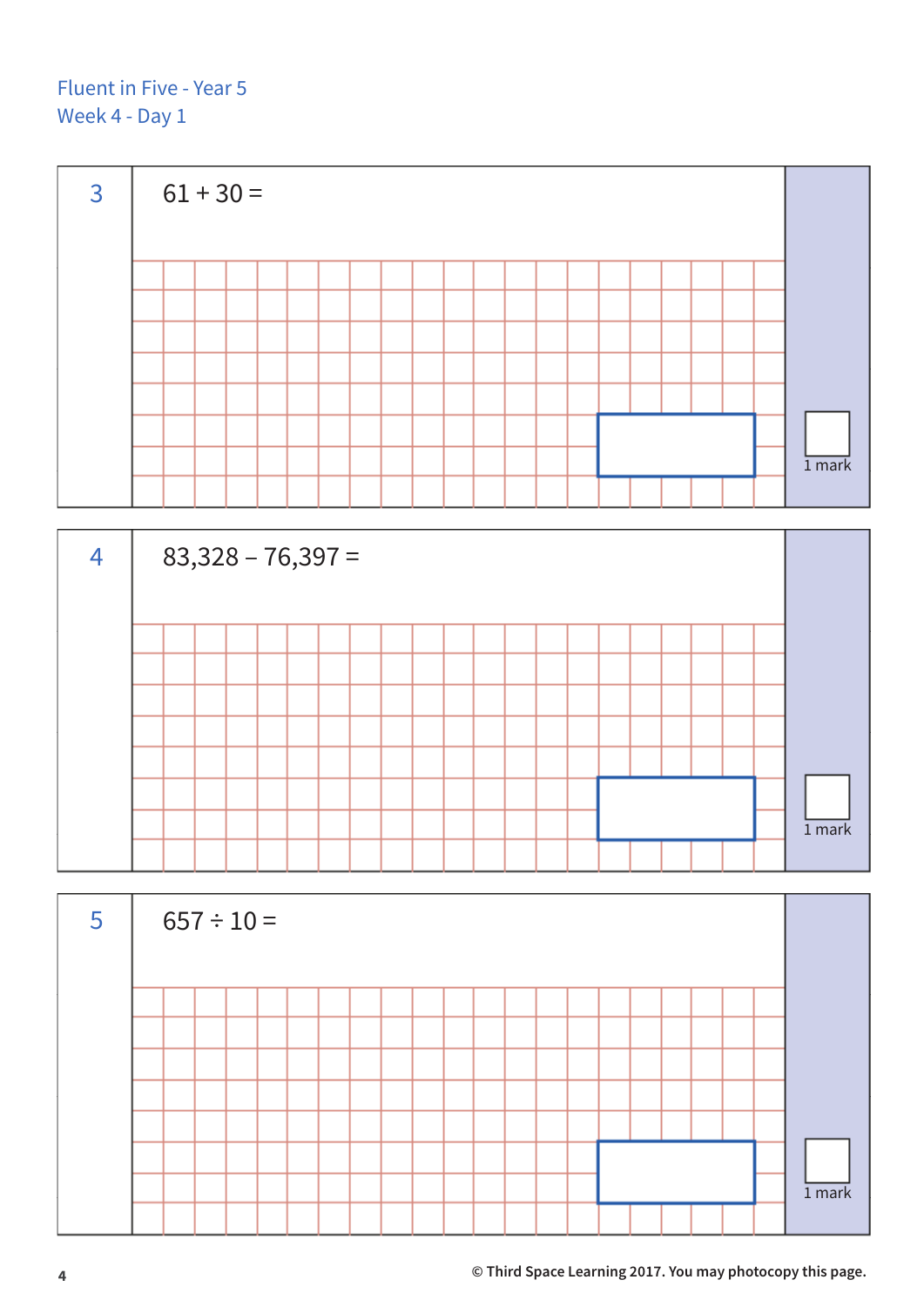#### Answer Sheet

- 1.  $6 \times 12 = 72$  (M)
- 2. 6,483 + 7,835 = **14,318** (W)
- 3.  $61 + 30 = 91$  (M)
- 4. 83,328 76,397 = **6,931** (W)
- 5.  $657 \div 10 = 65.7$  (M)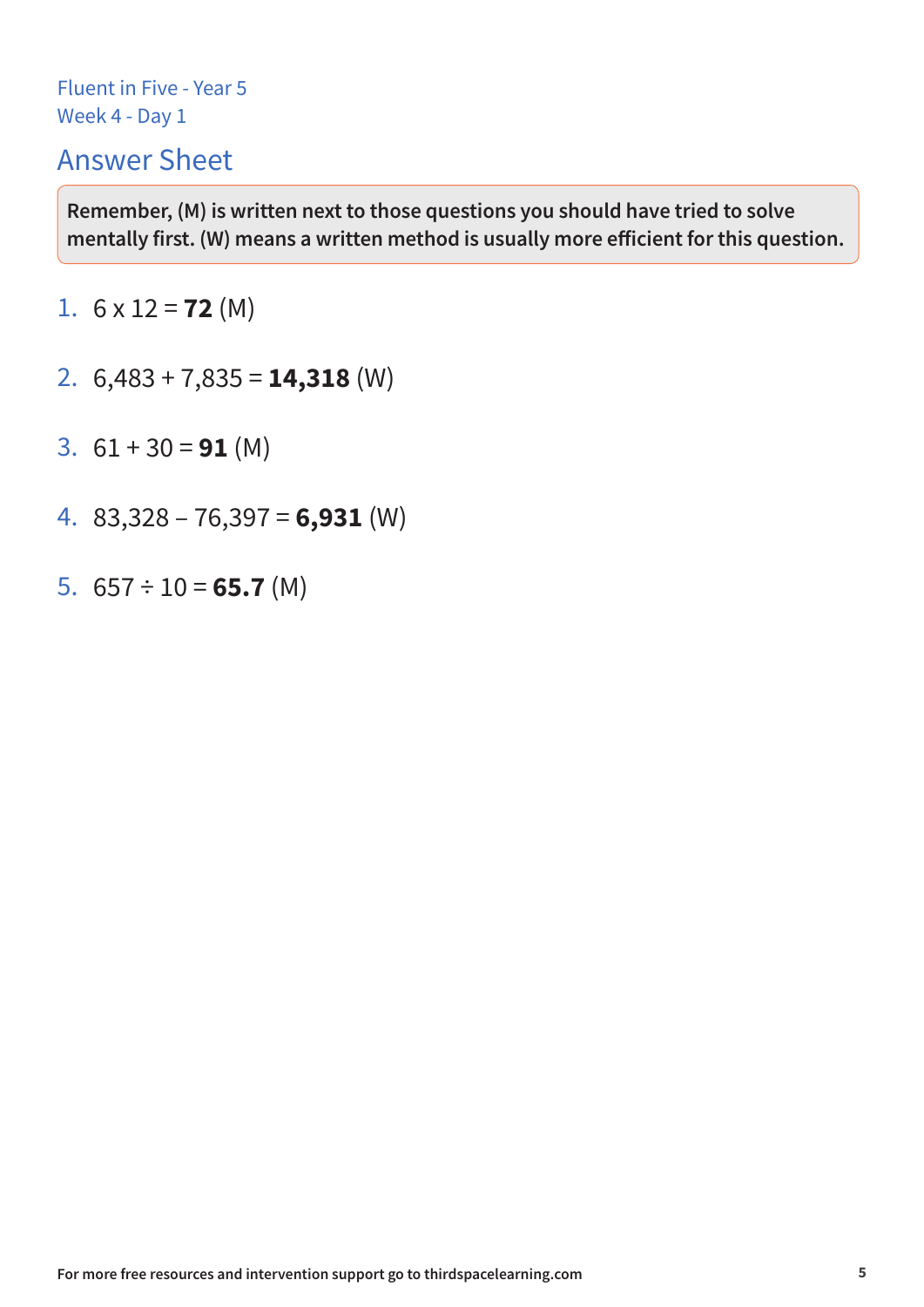| $\mathbf 1$    | $60 \times 30 =$ |   |   |  |  |  |  |  |  |  |  |                   |
|----------------|------------------|---|---|--|--|--|--|--|--|--|--|-------------------|
|                |                  |   |   |  |  |  |  |  |  |  |  |                   |
|                |                  |   |   |  |  |  |  |  |  |  |  |                   |
|                |                  |   |   |  |  |  |  |  |  |  |  |                   |
|                |                  |   |   |  |  |  |  |  |  |  |  |                   |
|                |                  |   |   |  |  |  |  |  |  |  |  |                   |
|                |                  |   |   |  |  |  |  |  |  |  |  |                   |
|                |                  |   |   |  |  |  |  |  |  |  |  |                   |
|                |                  |   |   |  |  |  |  |  |  |  |  | 1 <sub>mark</sub> |
|                |                  |   |   |  |  |  |  |  |  |  |  |                   |
|                |                  |   |   |  |  |  |  |  |  |  |  |                   |
| $\overline{2}$ |                  |   |   |  |  |  |  |  |  |  |  |                   |
|                |                  |   |   |  |  |  |  |  |  |  |  |                   |
|                |                  | 8 | 7 |  |  |  |  |  |  |  |  |                   |
|                | $\mathsf X$      |   | 6 |  |  |  |  |  |  |  |  |                   |
|                |                  |   |   |  |  |  |  |  |  |  |  |                   |
|                |                  |   |   |  |  |  |  |  |  |  |  |                   |
|                |                  |   |   |  |  |  |  |  |  |  |  |                   |
|                |                  |   |   |  |  |  |  |  |  |  |  |                   |
|                |                  |   |   |  |  |  |  |  |  |  |  |                   |
|                |                  |   |   |  |  |  |  |  |  |  |  | <b>I</b> mark     |
|                |                  |   |   |  |  |  |  |  |  |  |  |                   |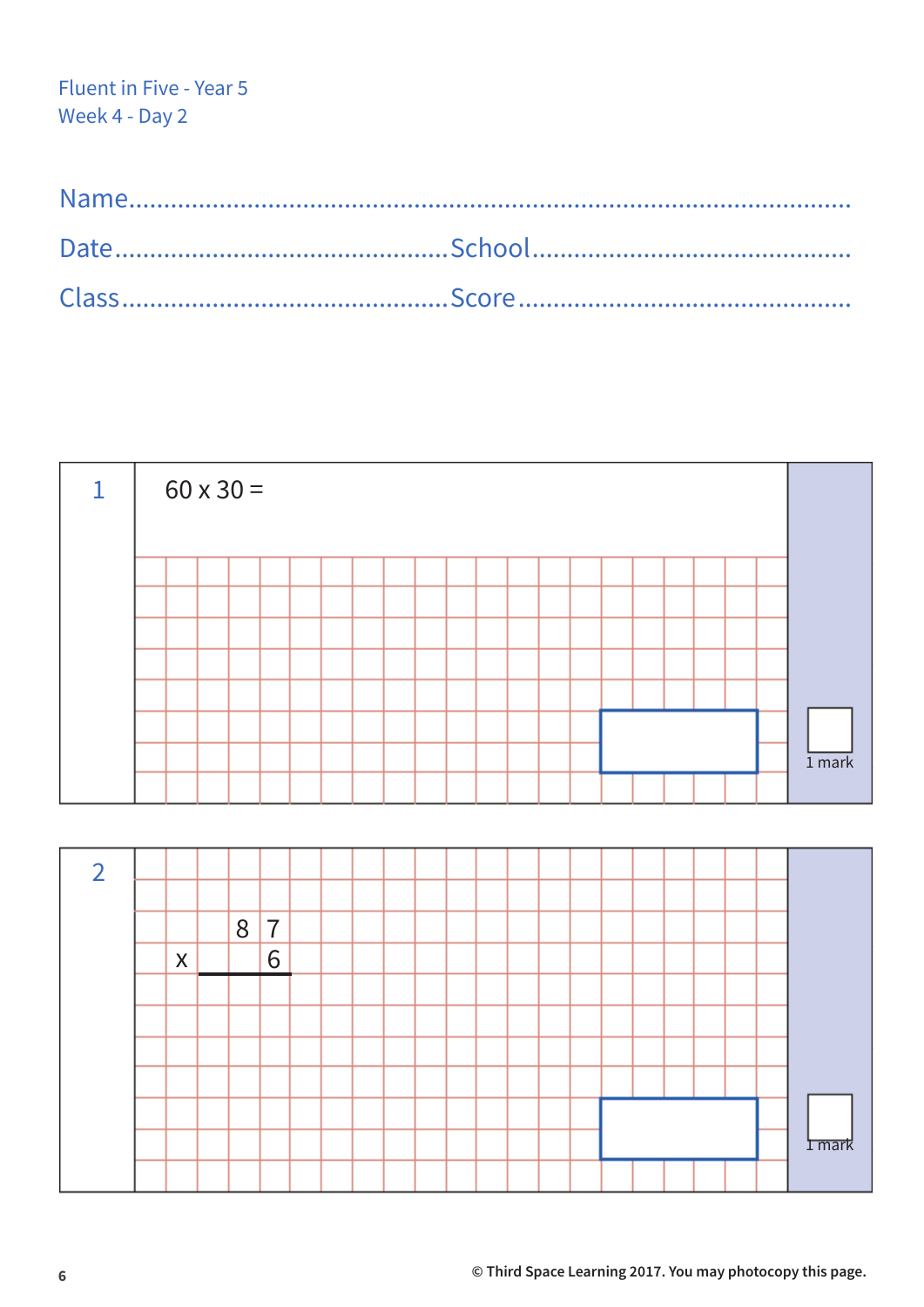



| $5\overline{)}$ |  |  |  | $11,832 + 19,873 =$ |  |  |  |  |  |  |  |          |
|-----------------|--|--|--|---------------------|--|--|--|--|--|--|--|----------|
|                 |  |  |  |                     |  |  |  |  |  |  |  |          |
|                 |  |  |  |                     |  |  |  |  |  |  |  |          |
|                 |  |  |  |                     |  |  |  |  |  |  |  |          |
|                 |  |  |  |                     |  |  |  |  |  |  |  |          |
|                 |  |  |  |                     |  |  |  |  |  |  |  |          |
|                 |  |  |  |                     |  |  |  |  |  |  |  |          |
|                 |  |  |  |                     |  |  |  |  |  |  |  | $1$ mark |
|                 |  |  |  |                     |  |  |  |  |  |  |  |          |

**© Third Space Learning 2017. You may photocopy this page. 7**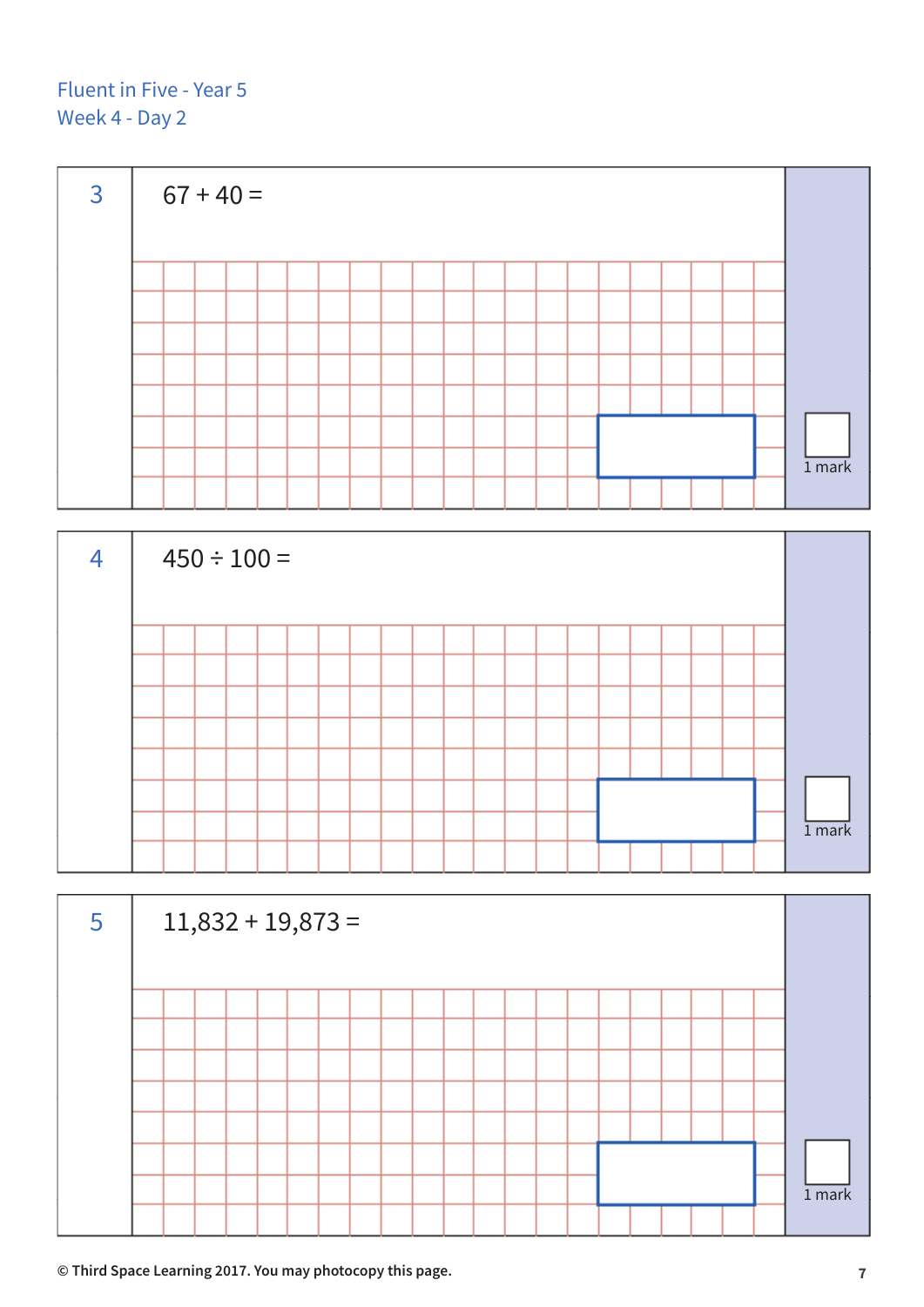#### Answer Sheet

- 1.  $60 \times 30 = 1,800 \, (M)$
- 2.  $87 \times 6 = 522$  (W)
- 3.  $67 + 40 = 107$  (M)
- 4.  $450 \div 100 = 4.5$  (M)
- 5. 11,832 + 19,873 = **31,705** (W)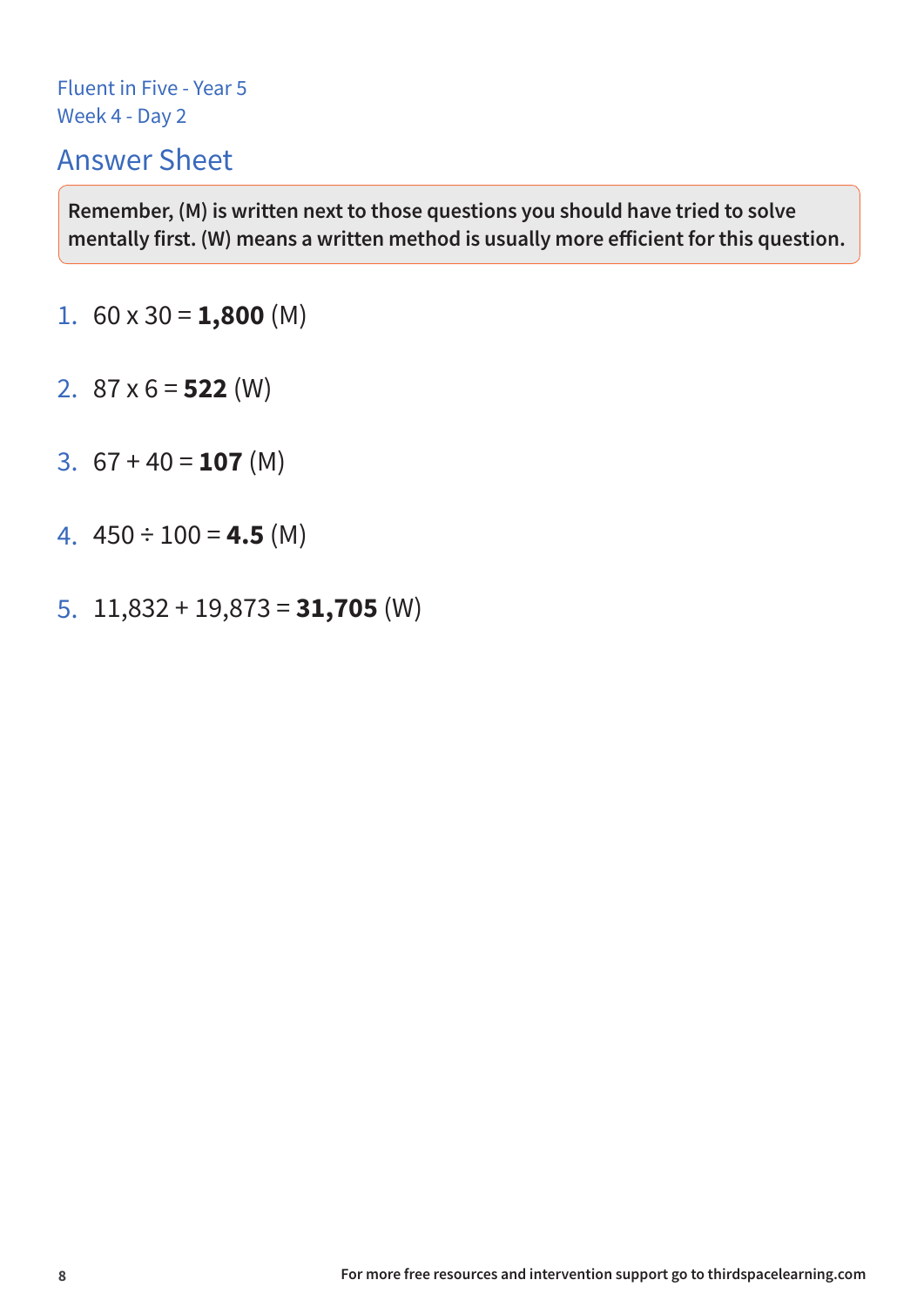|  | $175 \times 6 =$ |  |  |  |  |  |  |  |  |  |          |
|--|------------------|--|--|--|--|--|--|--|--|--|----------|
|  |                  |  |  |  |  |  |  |  |  |  |          |
|  |                  |  |  |  |  |  |  |  |  |  |          |
|  |                  |  |  |  |  |  |  |  |  |  |          |
|  |                  |  |  |  |  |  |  |  |  |  |          |
|  |                  |  |  |  |  |  |  |  |  |  |          |
|  |                  |  |  |  |  |  |  |  |  |  |          |
|  |                  |  |  |  |  |  |  |  |  |  | $1$ mark |
|  |                  |  |  |  |  |  |  |  |  |  |          |

| $\overline{2}$ | $874 + 7 =$ |  |  |  |  |  |  |  |  |  |          |
|----------------|-------------|--|--|--|--|--|--|--|--|--|----------|
|                |             |  |  |  |  |  |  |  |  |  |          |
|                |             |  |  |  |  |  |  |  |  |  |          |
|                |             |  |  |  |  |  |  |  |  |  |          |
|                |             |  |  |  |  |  |  |  |  |  |          |
|                |             |  |  |  |  |  |  |  |  |  |          |
|                |             |  |  |  |  |  |  |  |  |  |          |
|                |             |  |  |  |  |  |  |  |  |  | $1$ mark |
|                |             |  |  |  |  |  |  |  |  |  |          |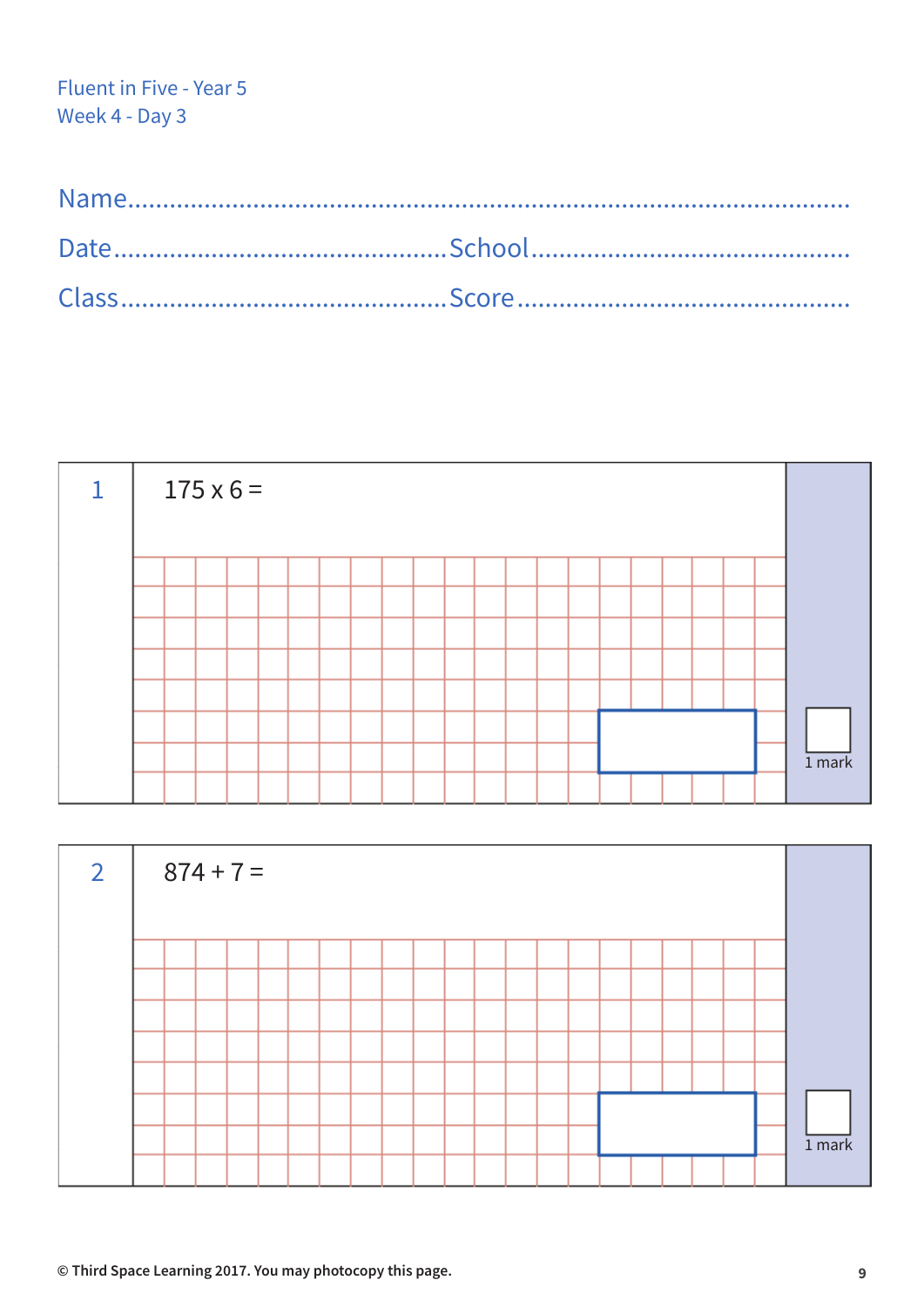



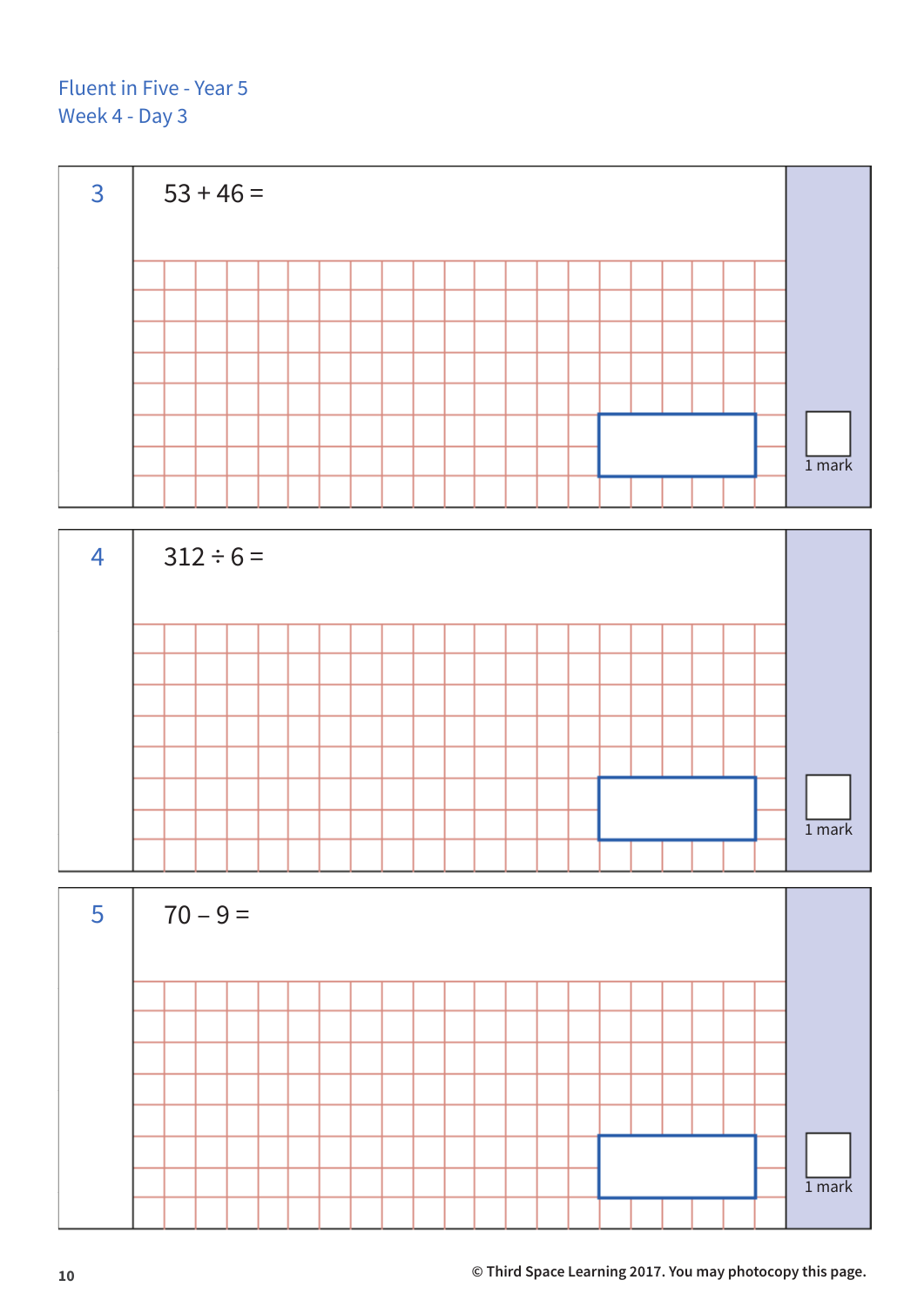#### Answer Sheet

- 1.  $175 \times 6 = 1,050$  (W)
- 2.  $874 + 7 = 881$  (M)
- 3. 53 + 46 = **99** (M)
- 4. 312 ÷ 6 = **52** (W)
- 5.  $70 9 = 61$  (M)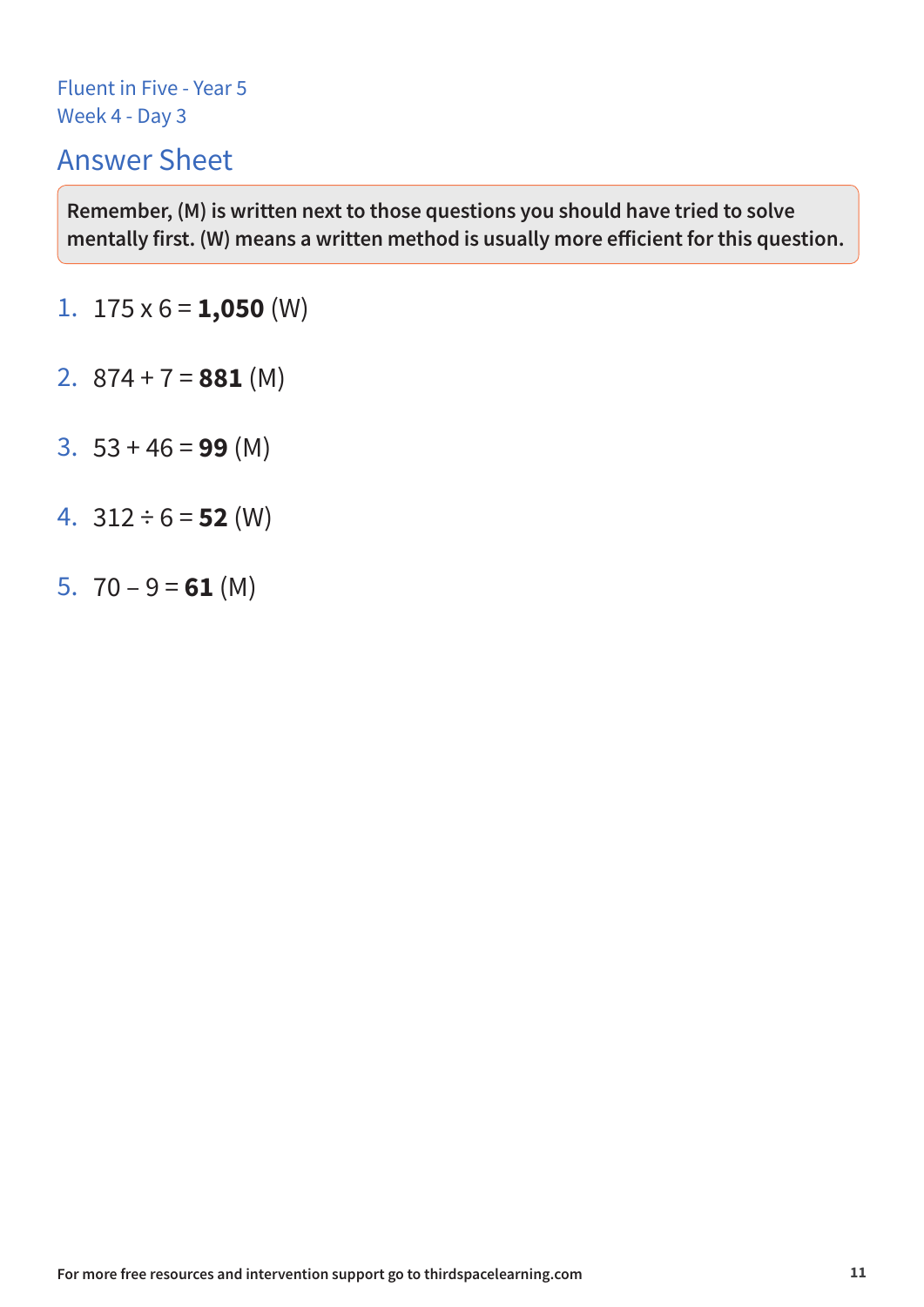

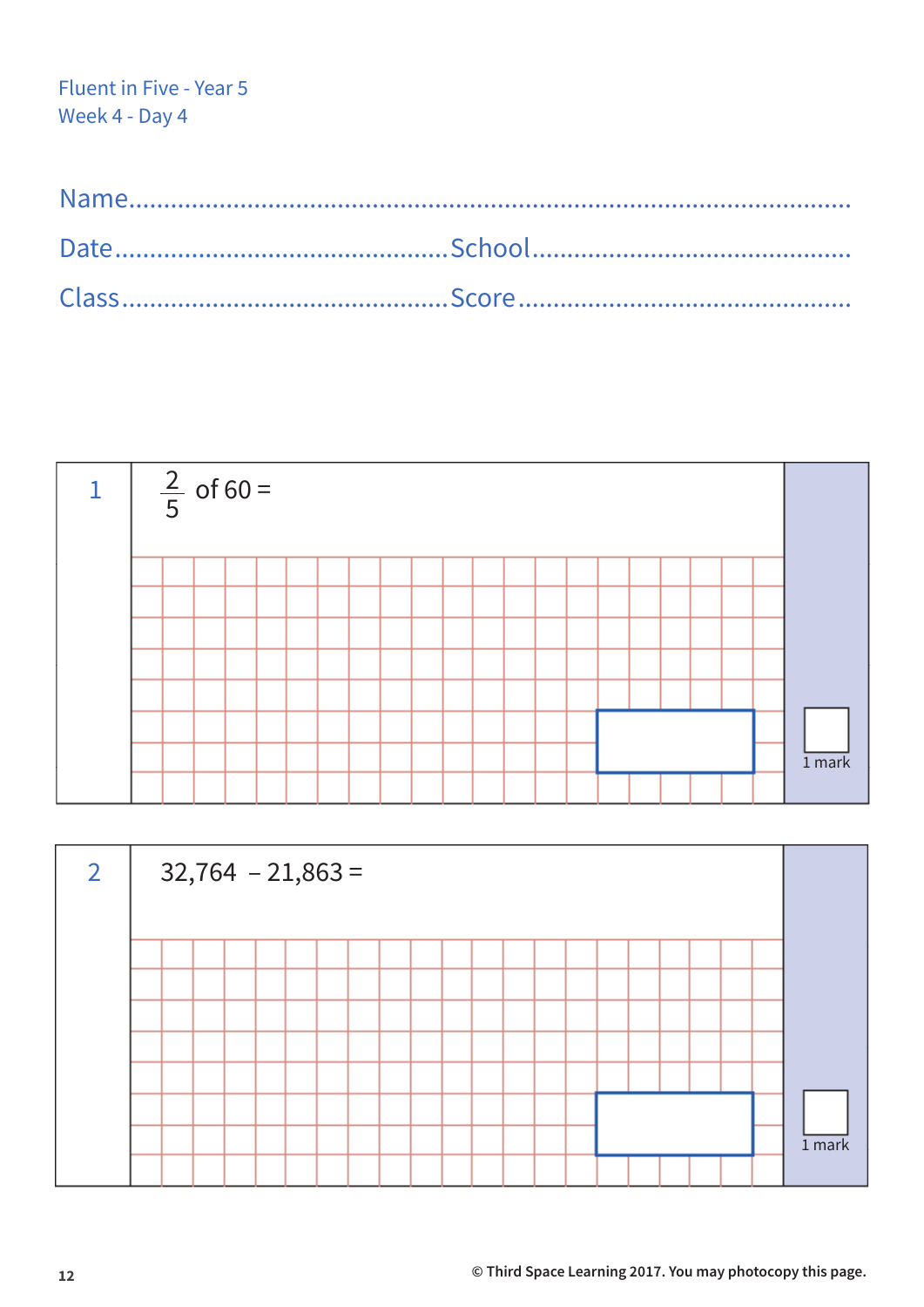

| $\overline{4}$ | $80 - 28 =$ |  |  |  |  |  |  |  |  |  |          |
|----------------|-------------|--|--|--|--|--|--|--|--|--|----------|
|                |             |  |  |  |  |  |  |  |  |  |          |
|                |             |  |  |  |  |  |  |  |  |  |          |
|                |             |  |  |  |  |  |  |  |  |  |          |
|                |             |  |  |  |  |  |  |  |  |  |          |
|                |             |  |  |  |  |  |  |  |  |  |          |
|                |             |  |  |  |  |  |  |  |  |  |          |
|                |             |  |  |  |  |  |  |  |  |  |          |
|                |             |  |  |  |  |  |  |  |  |  | $1$ mark |
|                |             |  |  |  |  |  |  |  |  |  |          |



**© Third Space Learning 2017. You may photocopy this page. 13**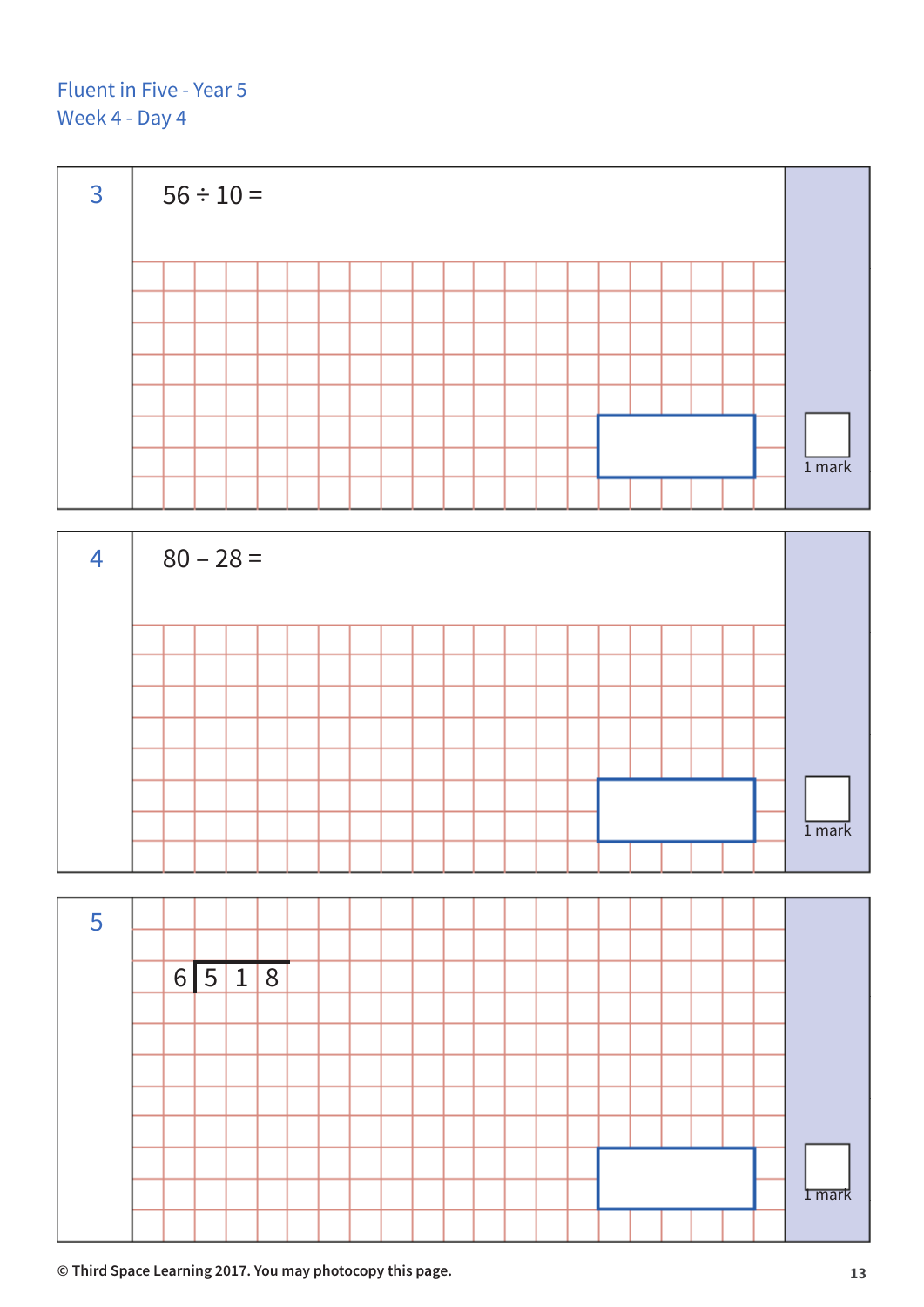#### Answer Sheet

1. 
$$
\frac{2}{5}
$$
 of 60 = **24** (M)

- 2. 32,764 21,863 = **10,901** (W)
- 3.  $56 \div 10 = 5.6$  (M)
- 4. 80 28 = **52** (M)
- 5.  $518 \div 6 = 86$  **r 2** *or* 86 $\frac{2}{6}$  *or* 86.33 **6**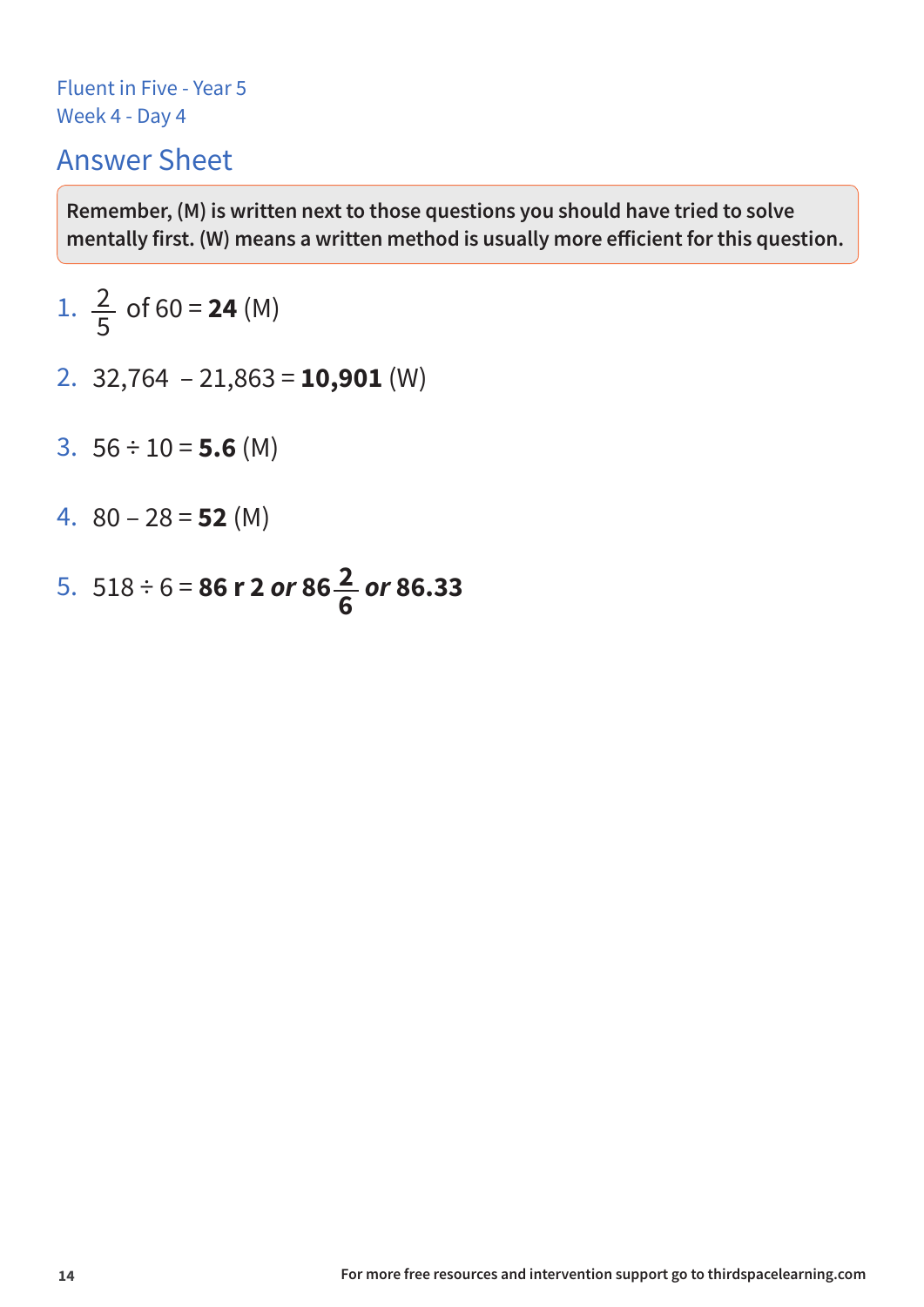| $\mathbf{1}$ | $7 + 8 + 7 =$ |  |  |  |  |  |  |  |  |  |  |  |  |  |  |  |  |  |                   |
|--------------|---------------|--|--|--|--|--|--|--|--|--|--|--|--|--|--|--|--|--|-------------------|
|              |               |  |  |  |  |  |  |  |  |  |  |  |  |  |  |  |  |  |                   |
|              |               |  |  |  |  |  |  |  |  |  |  |  |  |  |  |  |  |  |                   |
|              |               |  |  |  |  |  |  |  |  |  |  |  |  |  |  |  |  |  |                   |
|              |               |  |  |  |  |  |  |  |  |  |  |  |  |  |  |  |  |  |                   |
|              |               |  |  |  |  |  |  |  |  |  |  |  |  |  |  |  |  |  |                   |
|              |               |  |  |  |  |  |  |  |  |  |  |  |  |  |  |  |  |  |                   |
|              |               |  |  |  |  |  |  |  |  |  |  |  |  |  |  |  |  |  |                   |
|              |               |  |  |  |  |  |  |  |  |  |  |  |  |  |  |  |  |  | 1 <sub>mark</sub> |
|              |               |  |  |  |  |  |  |  |  |  |  |  |  |  |  |  |  |  |                   |

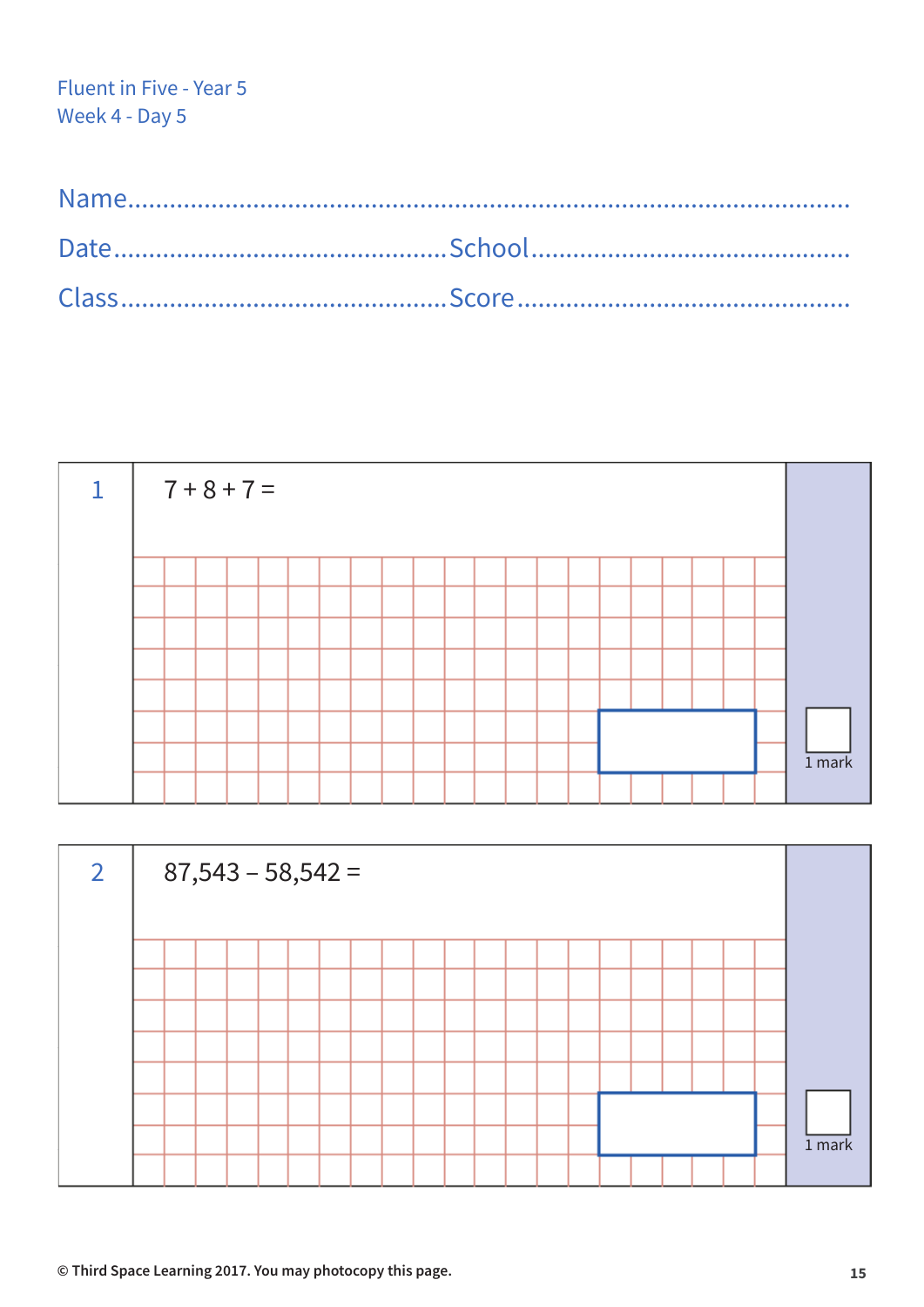| $\overline{3}$ | 54.6x<br>$= 5,460$ |  |  |  |  |  |  |  |  |  |  |  |  |  |  |  |  |          |
|----------------|--------------------|--|--|--|--|--|--|--|--|--|--|--|--|--|--|--|--|----------|
|                |                    |  |  |  |  |  |  |  |  |  |  |  |  |  |  |  |  |          |
|                |                    |  |  |  |  |  |  |  |  |  |  |  |  |  |  |  |  |          |
|                |                    |  |  |  |  |  |  |  |  |  |  |  |  |  |  |  |  |          |
|                |                    |  |  |  |  |  |  |  |  |  |  |  |  |  |  |  |  |          |
|                |                    |  |  |  |  |  |  |  |  |  |  |  |  |  |  |  |  | $1$ mark |

| $\overline{4}$ | $79 + 40 =$ |  |  |  |  |  |  |  |  |  |  |  |  |  |  |  |                   |  |  |
|----------------|-------------|--|--|--|--|--|--|--|--|--|--|--|--|--|--|--|-------------------|--|--|
|                |             |  |  |  |  |  |  |  |  |  |  |  |  |  |  |  |                   |  |  |
|                |             |  |  |  |  |  |  |  |  |  |  |  |  |  |  |  |                   |  |  |
|                |             |  |  |  |  |  |  |  |  |  |  |  |  |  |  |  |                   |  |  |
|                |             |  |  |  |  |  |  |  |  |  |  |  |  |  |  |  |                   |  |  |
|                |             |  |  |  |  |  |  |  |  |  |  |  |  |  |  |  |                   |  |  |
|                |             |  |  |  |  |  |  |  |  |  |  |  |  |  |  |  |                   |  |  |
|                |             |  |  |  |  |  |  |  |  |  |  |  |  |  |  |  |                   |  |  |
|                |             |  |  |  |  |  |  |  |  |  |  |  |  |  |  |  | 1 <sub>mark</sub> |  |  |
|                |             |  |  |  |  |  |  |  |  |  |  |  |  |  |  |  |                   |  |  |